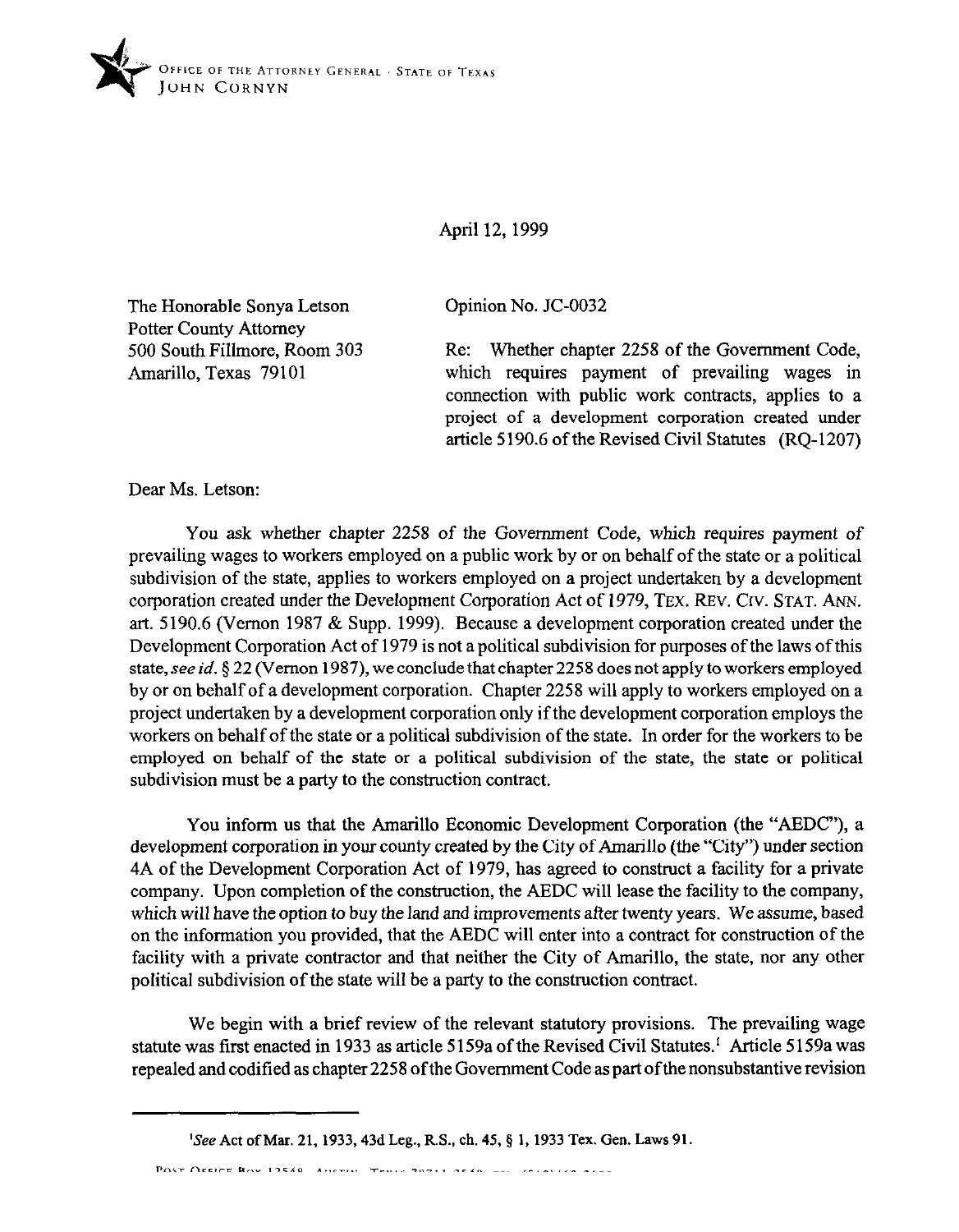of statutes in 1995.<sup>2</sup> Section 2258.021, the operative provision of chapter 2258, provides in pertinent part that:

> (a) A worker employed on a public work by or on behalf of the state or a political subdivision of the state shall be paid [not less than the prevailing wage.]

. . .

(c) A worker is employed on a public work for purposes of this section if the worker is employed by a contractor or subcontractor in the execution of a contract for the public work with the state, a political subdivision of the state, or any officer or public body of the state or political subdivision of the state.

TEX. GOV'T CODE ANN. 5 2258.021 (Vernon 1999). Section 2258.001 defines a "public body" as "a public body awarding a contract for a public work on behalf of the state or a political subdivision of the state." *Id.* 5 2258.001(2). Section 2258.002 provides that:

> This chapter applies only to the construction of a public work, including a building, highway, road, excavation, and repair work or other project development or improvement, paid for in whole or in part from public funds, without regard to whether the work is done under public supervision or direction.

## *Id. 5* 2258.002(a).

First, we consider whether the AEDC is a political subdivision subject to chapter 2258. Again, section 2258.021 provides: "A worker employed on a public work by or on behalf of the state or a political subdivision of the state shall be paid not less than the general prevailing rate of per diem wages for work of a similar character in the locality in which the work is performed." *Id.*  § 2258.021(a)(l) (emphasis added). A worker employed by a private contractor or subcontractor is employed on a public work if employed "in the execution of a contract for the public work with the state, a political subdivision of the state, or any officer or public body of the state or a political subdivision of the state." *Id.* § 2258.021(c). The Development Corporation Act of 1979 expressly provides that a development corporation created under the Act "is not intended to be and shall not be a political subdivision or a political corporation within the meaning of the constitution and the laws of the state." TEX. REV. CIV. STAT. ANN. art. 5190.6,  $\S 22$  (Vernon 1987). For this reason, we conclude that a development corporation is not a political subdivision for purposes of chapter 2258

<sup>&</sup>lt;sup>2</sup>See Act of Apr. 25, 1995, 74th Leg., R.S., ch. 76, §§ 1.01 (purpose of act to codify statutes without substantive change), 5.49(a) (codifying article 5159a by adding Government Code chapter 2258), (b) (repealing article 5159a), 1995 Tex. Gen. Laws 458, 458, 502-05.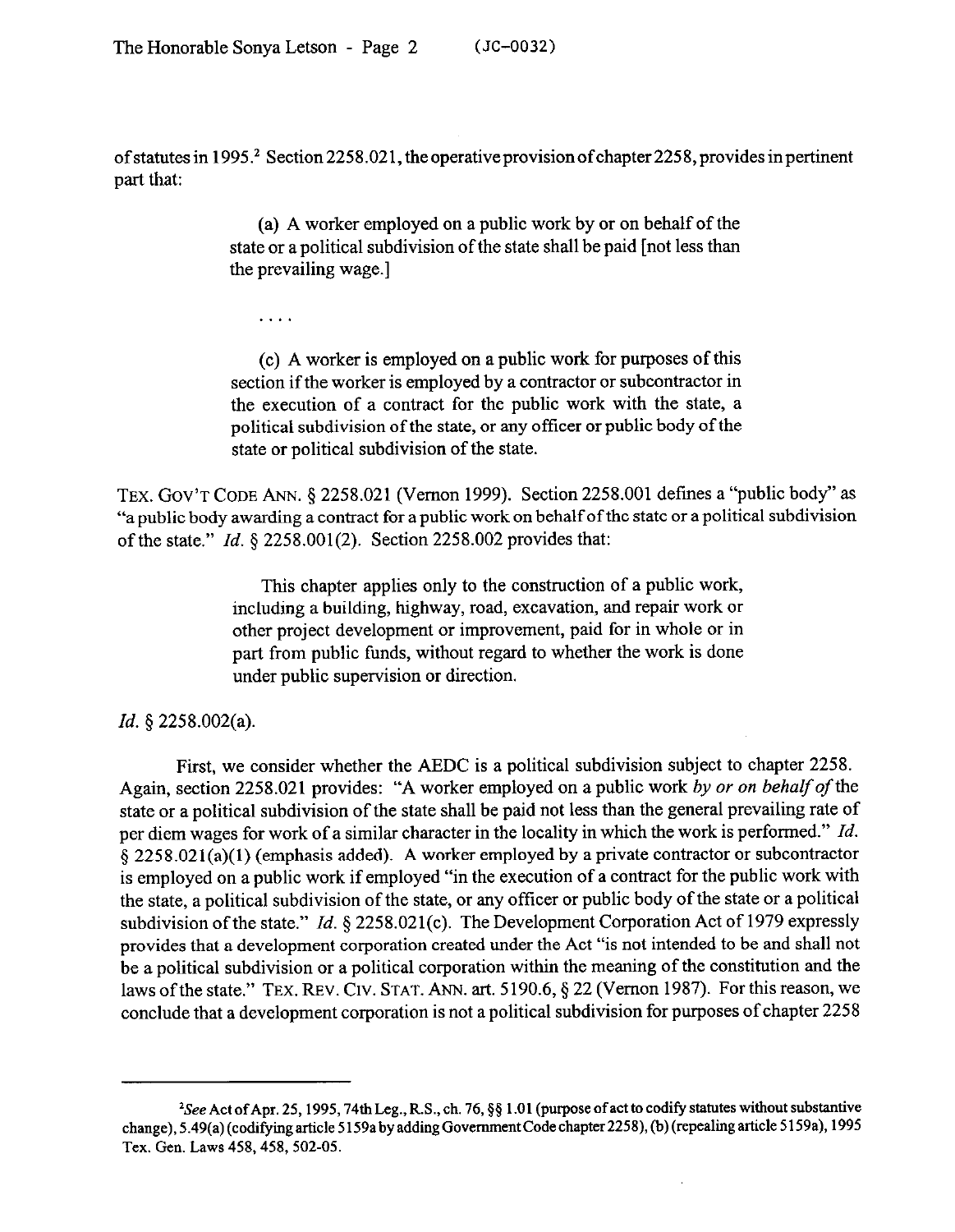and that chapter 2258 does not apply to workers employed by or on behalf of a development corporation or by a contractor in the execution of a contract with a development corporation.

Next, we must decide whether, for purposes of chapter 2258, a development corporation contracts on behalf of the city that created it. Based on the language of its statutory predecessor, we conclude that chapter 2258 applies only to work to which the state or a political subdivision of the state is a party by contract. We also conclude that cities are not generally party to the contracts of the development corporations they create.

We find the terminology of chapter  $2258$  unclear. Section  $2258.021(a)$  establishes the right of workers "employed on a public work by *or on behalf of* the state or a political subdivision of the state" to be paid a prevailing wage. See TEX. GOV'T CODE ANN.  $\S$  2258.021(a) (Vernon 1999) (emphasis added). Section 2258.021(c) establishes that a worker employed by a private contractor or subcontractor is employed on a public work if the worker is employed "in the execution of a contract for the public work with the state, a political subdivision of the state, or *any officer or public body* of the state or a political subdivision of the state." *Id.* § 2258.021(c) (emphasis added). The meaning of the phrases "on behalf of" and "any officer or public body" in section 2258.021 is unclear. While these phrases could be read to further expand the scope of chapter 2258 to workers employed by or on behalf of public entities other than the state and its political subdivisions, we believe, based on the chapter's statutory predecessor, that this construction is incorrect.

As noted above, former article 5159a was repealed and codified as chapter 2258 without substantive change in 1995.<sup>3</sup> The language of section 2258.021 derives from section 1 of former article 5159a. Because section 2258.021 is a nonsubstantive codification of section 1, we construe it consistently with its statutory predecessor. *See City ofLa Porte v. Barfield, 898* S.W.2d 288,294 (Tex. 1995) (construing nonsubstantive codification consistently with statutory predecessor); *Johnson v. City of Fort Worth, 774 S.W.2d 653, 654-55 (Tex. 1989) (same).* 

Section 1 of former article 5 159a provided that workers entitled to receive not less than the prevailing wage were those

> employed *by or on behalf of the State of Texas,* or *by or on behalf of any county, city and county, city, town, district or other political subdivision ofthe State,* engaged in the construction of public works, exclusive of maintenance work. Laborers, workmen, and mechanics employed by contractors or subcontractors in the execution of any contract or contracts for public works *with the State, or any officer or public body thereof,* or in the execution of any contract or contracts

<sup>&</sup>lt;sup>3</sup>See Act of Apr. 25, 1995, 74th Leg., R.S., ch. 76, §§ 1.01 (purpose of act to codify statutes without substantive change), 5.49(a)(codifyingarticle5159abyaddingGovemmentCodechapter2258),(b)(repealingarticle5159a), 1995 Tex. Gen. Laws 458, 458, 502-05. Section 2258.021 was amended in 1997 to correct an error in the 1995 codification. See Act of May 8, 1997, 75th Leg., R.S., ch. 165, § 18.01, 1997 Tex. Gen. Laws 327, 486. The purpose of the 1997 amendment was to amend section 2258.021 "to more closely conform to the law from which Chapter 2258, Government Code. was derived." *Id.*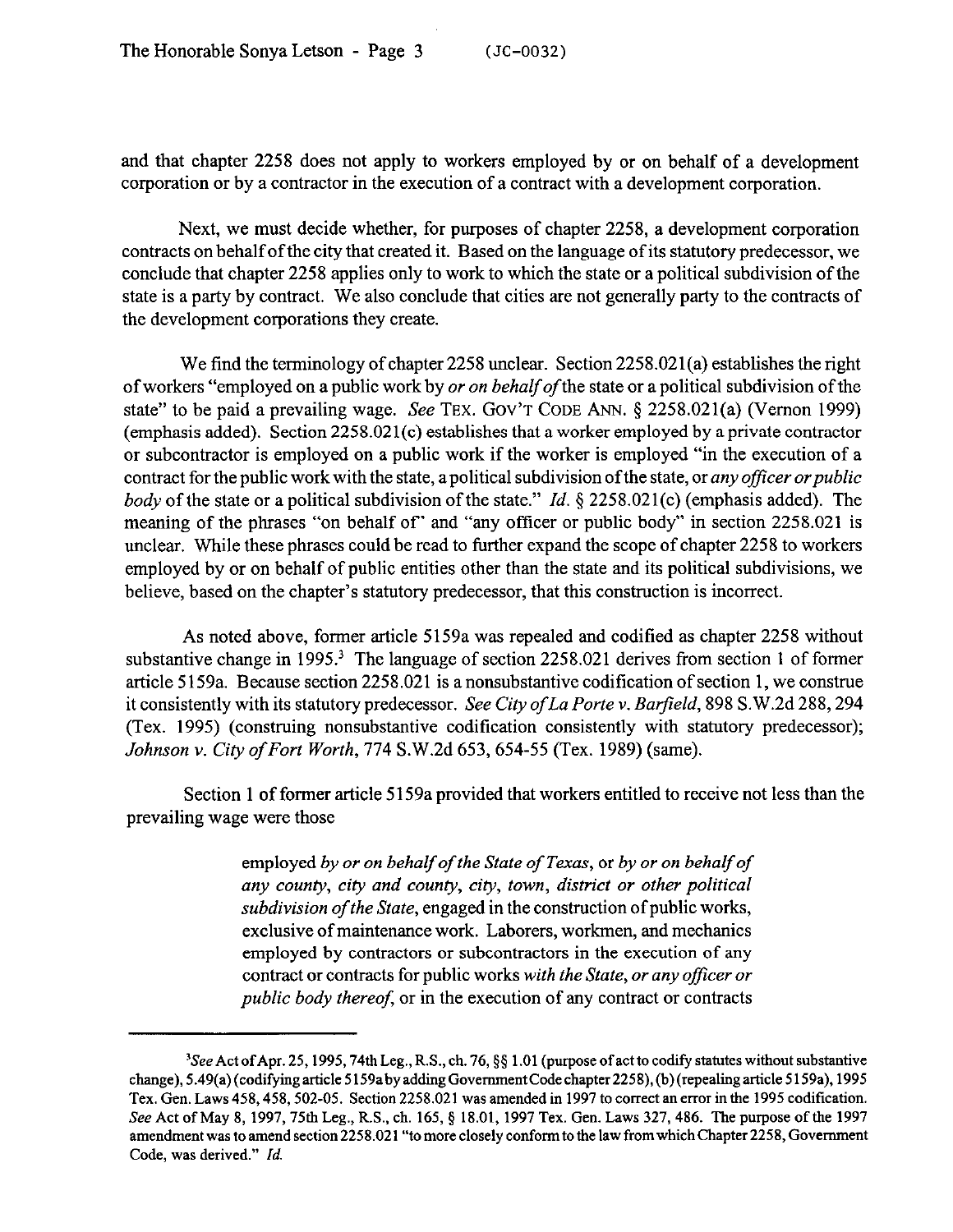for public works, *with any county, city and county, city, town, district or other political subdivision of this State, or any oficer or public body thereof*, shall be deemed to be employed upon public works.<sup>4</sup>

In the first sentence of this provision, the phrase "on behalf of' embraced situations in which others, such as private contractors or subcontractors, employ workers on behalf of the state or a political subdivision. The second sentence established when a worker employed by a private contractor or subcontractor is entitled to the prevailing wage, specifying that such a worker is entitled to the prevailing wage if the worker is employed to execute a contract "with" the state or a political subdivision. In this sentence, the phrase "with . . . any officer or public body" makes it clear that a contract executed by an "officer," such as the head of a state agency or a mayor, or a "public body," such as a state board, county commissioners court, or city council, is a contract "with" the state or political subdivision. We believe that the phrase "any officer or public body" refers to officers and bodies authorized to contract on behalf of the state or a political subdivision. See Tex. Att'y Gen. Op. No. O-2059 (1940) at 4 (concluding that Texas State Highway Department was a "public body" within the meaning of former article 5159a because "a contract made by the State Highway Department is a contract of the State"). We do not believe that the term "public body" expanded the scope of former article 5159a to workers employed by or on behalf of public entities other than the state and its political subdivisions. For this reason, we conclude that the phrases "on behalf of' and "any officer or public body" do not expand the scope of chapter 2258 beyond the contracts of the state and political subdivisions and that chapter 2258 applies only to those public works contracts to which the state or a political subdivision of the state is a party.

Cities are not generally party to the contracts of the development corporations they create. No provision in the Development Corporation Act of 1979 authorizes a development corporation to execute a contract on behalf of the unit that created it or provides that a unit that has created a development corporation is in any way a party to the development corporation's contracts. Of course, a city might be a party to a particular development corporation contract as a matter of fact. Whether a city (or the state or any other political subdivision) is a party to a particular contract, however, is a question of fact and contract interpretation beyond the purview of this office.<sup>5</sup>

Now we turn to your specific points about chapter 2258. You urge us to conclude that chapter 2258 applies to the AEDC project at issue for a number of reasons. First, you contend that chapter 2258 applies because the project is a "public work" given that it will be paid in part with public funds and that development corporation projects serve the "public purpose" of promoting economic development. See TEX. REV. CIV. STAT. ANN. art. 5190.6,  $\S 3(1)$  (Vernon Supp. 1999).

<sup>&#</sup>x27;Act ofMar. 21, 1933,43d Leg., RX, ch. 45,§ 1, 1933 Tex. Gen. Laws 91,91-92 (emphasis added). Section 1 of former article 5159a was not amended between its enactment in 1933 and the repeal and codification of article 5159a in 1995.

<sup>&</sup>lt;sup>5</sup>See Tex. Att'y Gen. Op. Nos. DM-383 (1996) at 2 (interpretation of contract not appropriate function for opinion process), DM-192 (1992) at 10 ("This office, in the exercise of its authority to issue legal opinions, does not construe contracts."), JM-697 (1987) at 6 ("review of contracts is not an appropriate function for the opinion process").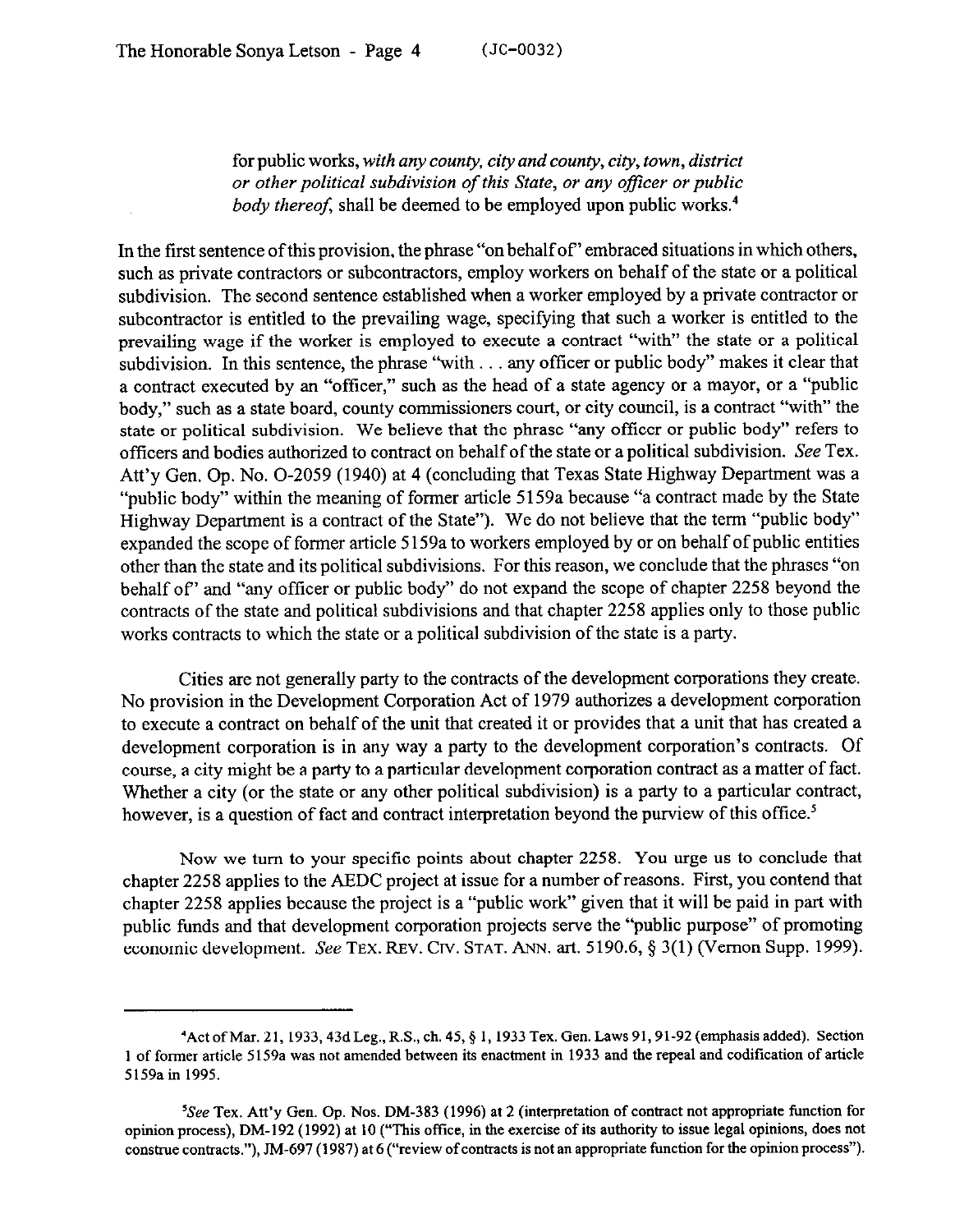In support of your argument that the AEDC project is a public work, you rely on section 2258.002, which provides:

> This chapter applies only to the construction of a public work, including a building, highway, road, excavation, and repair work or other project development or improvement, paid for in whole or in part from public funds, without regard to whether the work is done under public supervision or direction.

TEX. GOV'T CODE ANN. § 2258.002(a) (Vernon 1999). While we agree that this provision, taken in isolation, could be construed to establish that chapter 2258 applies to the construction of any building paid in whole or in part with public funds, we do not believe that it may be construed so broadly. This language derives from the section 4 of former article 5159a,<sup>6</sup> which followed the language in section 1 establishing that the prevailing wage requirement applies to workers "employed by or on behalf' of the state or a political subdivision of the state engaged in the construction of public works. The purpose of section 4 was not to expand the scope ofthe prevailing wage requirement but rather to clarify the meaning of "public works." Section 4 established that only public works paid for in whole or in part with public funds were subject to the prevailing wage requirement. See Tex. Att'y Gen. Op. No. O-2059 (1940) at 6 (construing section 4 of former article 5 159a to provide that a public work is "'[alny construction or repair work done under contract, and paid for in whole or in part out of public funds"').

Construing section 2258.002(a) consistently with its statutory predecessor and in light of chapter 2258 as a whole, we conclude that section 2258.002(a) does not define the term "public works," but rather limits the scope of chapter 2258 to public works paid for in whole or in part with public funds. In order to establish that chapter 2258 applies to a particular worker, one must first establish that the worker is "employed on a public work *by or on behalf* of the state or a political subdivision of the state." TEX. GOV'T CODE ANN. § 2258.021(a) (Vernon 1999) (emphasis added).

Act of Mar. 21, 1933, 43d Leg., R.S., ch. 45, § 4, 1933 Tex. Gen. Laws 91, 93 (emphasis added). This portion of section 4 of former article 5 159a was not amended between its enactment in 1933 and the repeal and codification of article 5159a in 1995.

 $6$ Section 2258.002(a) appears to derive from the following portion of section 4:

Any construction or repair work done under contract, and paid for in whole or in part out of public funds, . . . whether or not done under public supervision or *direction, or paid for wholly or in part out of public funds, shall be held to be 'public works" within the meaning of this Act.* The term "locality in which the work is performed" shall be held to mean the county, city and county, city, town, district or other political subdivision of this State in which *the building, highway, road, excavation, or other structure. project, development or improvement* is situated in all cases in which the contract is awarded by the State, or any public body thereof, and shall be held to mean the limits of the county, city and county, city, town, district 01 other political subdivisions on whose behalf the contract is awarded in all other cases.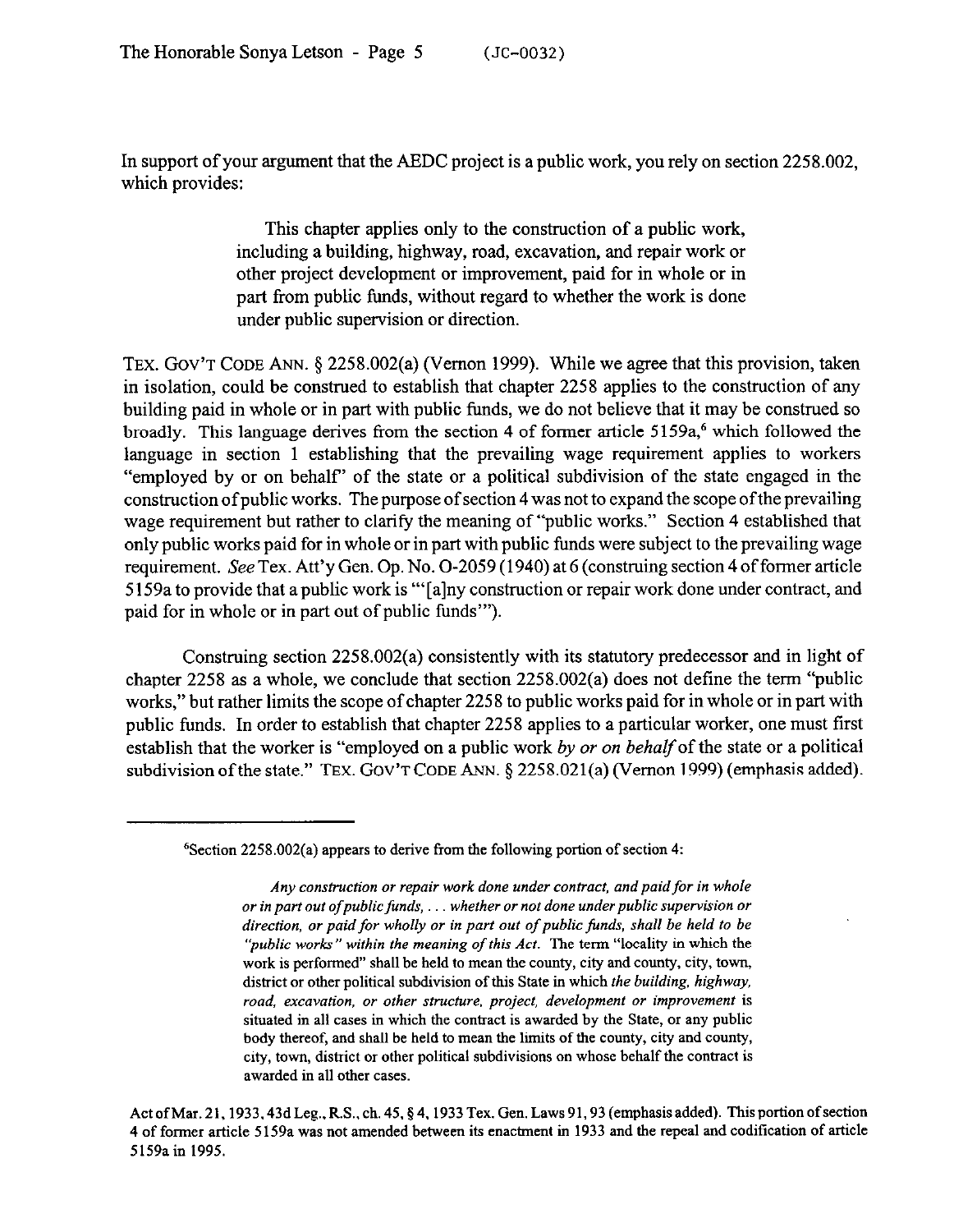We understand that the AEDC is financed with sales and use tax proceeds. See TEX. REV. CIV. STAT. ANN. art. 5190.6, § 4A(d) (Vernon Supp. 1999) (authorizing city to levy sales and use tax for the benefit of a development corporation if approved by a majority of the voters). Nevertheless, we believe a project of the AEDC does not constitute a "public work" within the meaning of chapter 2258 unless the project is undertaken by or on behalf of the state or a political subdivision of the state.

Next, while you acknowledge that the AEDC is not itself a political subdivision, you argue that the project is subject to chapter 2258 because the AEDC acts on behalf of the City of Amarillo. You suggest that the AEDC acts on behalf of the City of Amarillo because the City created it and must give final approval to the project. See *id.* \$5 21 ("[t]he unit will approve all programs and expenditures of the corporation"), 23(a)(11) (powers of development corporation "subject at all times to the control of the governing body of the unit under whose auspices the corporation was created"). You also note that the AEDC is an "authority and an instrumentality" for purposes of federal tax law "authorized to act on behalf of the" City. See *id.* § 22 (Vernon 1987). As noted above, however, we believe that the term "employed on a public work  $\dots$  on behalf of" as used in chapter 2258 refers to workers employed pursuant to contracts with the state or a political subdivision, contracts to which the state or a political subdivision is a party. Again, no provision in the Development Corporation Act of 1979 authorizes a development corporation to execute a contract on behalf of the unit that created it or provides that a unit that has created a development corporation is in any way a party to the development corporation's contracts. The City of Amarillo is not party to AEDC contracts by operation of the Development Corporation Act of 1979. Whether the City is a party to a particular AEDC contract will depend upon the terms of the contract.

Finally, you argue that the AEDC is a "public body" within the meaning of chapter 2258. In support of this argument, you note that a development corporation like the AEDC is entitled to governmental immunity and is subject to the Open Records and Open Meetings Acts. See *id.*  \$5 4A(i) (Vernon Supp. 1999) (development corporation "is a governmental unit and its actions are governmental functions" for purposes ofTexas Tort Claims Act); 11 (b) (Vernon 1987) (development corporation board of directors subject to Open Meetings Act); 14A (development corporation board of directors subject to Open Records Act). You cite section 2258.001, which defines the term "public body" to mean "a public body awarding a contract for a public work on behalf of the state or apolitical subdivisionofthe state." TEX. GOV'TCODE ANN. 5 2258.001(2) (Vernon 1999). Your argument suggests that the term "public body" extends chapter 2258 to workers employed by or on behalf of public entities other than the state and political subdivisions of the state. As noted above, however, we believe that the statutory predecessor to chapter 2258 demonstrates that the term "public body" refers to the governing body of a state agency or political subdivision authorized to execute a contract on the state's or political subdivision's behalf. We do not believe that the term "public body" extends the scope of chapter 2258 to include workers employed on contracts with public entities other than the state or political subdivisions.

In sum, chapter 2258 applies to a worker employed on a public work "by or on behalf of the state or a political subdivision of the state." *Id.* § 2258.021(a)(1). Because a development corporation created under the Development Corporation Act of 1979 is not a political subdivision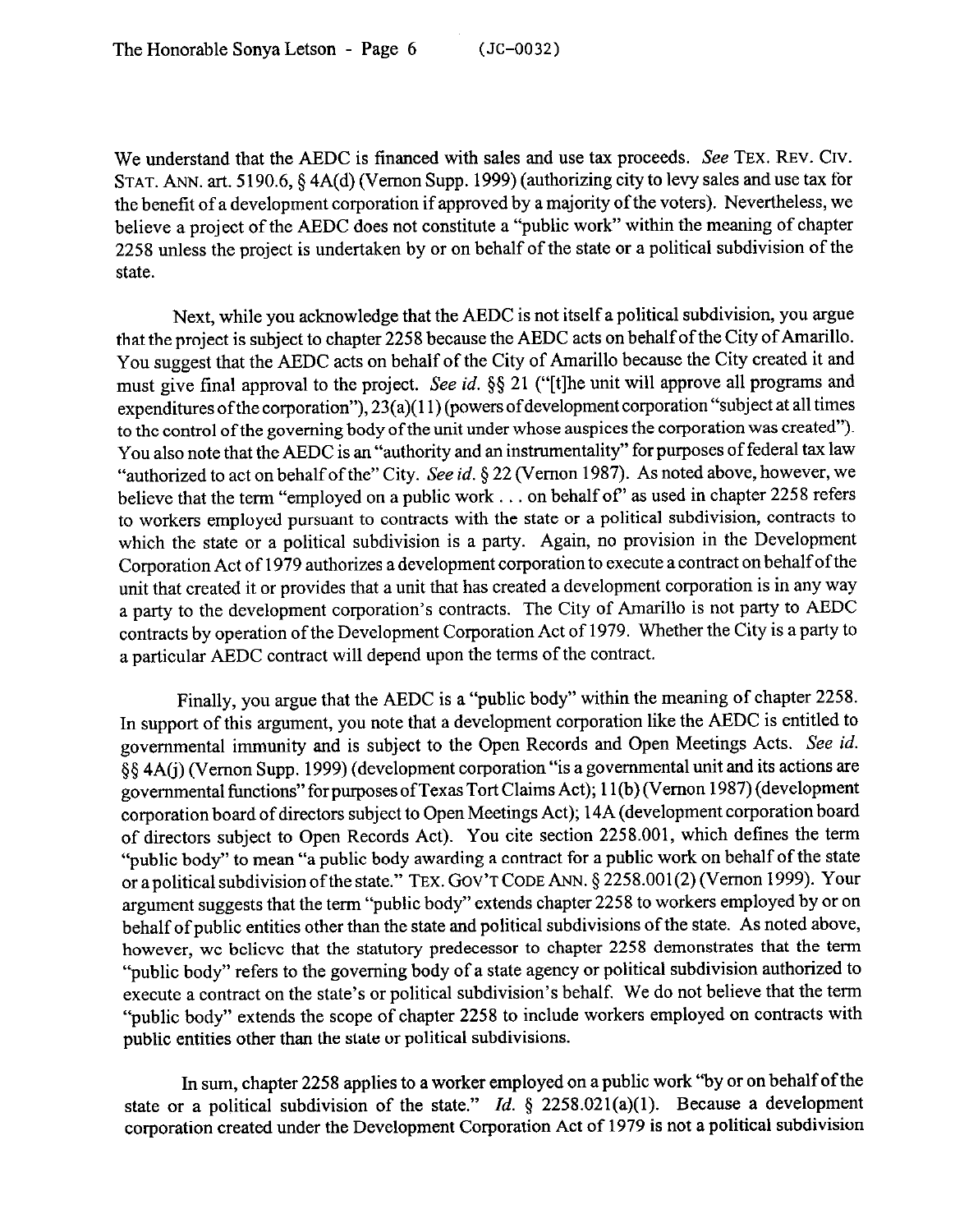for purposes of the laws of this state, see TEX. REV. CIV. STAT. ANN. art. 5190.6,  $\S$  22 (Vernon 1987), we conclude that chapter 2258 does not apply to a worker employed by or on behalf of a development corporation. Chapter 2258 will apply to a worker on a project undertaken by a development corporation only if the development corporation undertakes the project on behalf of the state or a political subdivision of the state. In order for the project to be undertaken on behalf of the state or a political subdivision, the state or political subdivision must be a party to the construction contract.

We note that the statutory predecessor to chapter 2258, enacted in 1933 as a response to the Great Depression,' was drafted in a time before entities like development corporations were authorized to undertake projects with public monies. Furthermore, the legislature specified that a development corporation is not a political subdivision when it passed the Development Corporation Act in 1979, a decade before it first amended the Act to authorize cities to levy sales and use taxes for the benefit of section 4A and section 4B development corporations.<sup>8</sup> Whether chapter 2258 or the Development Corporation Act of 1979 should be amended to guarantee a prevailing wage to workers on development corporations' publicly financed projects is a matter committed to the legislature.

The fact that there is no adequate law protecting laborers, workmen and mechanics engaged in doing and performing work on public works in Texas and its political subdivisions, and the further fact that many contractors are taking advantage of the present industrial and economic condition to beat down wages to a level far below that required to maintain a laborer, workman 01 mechanic in reasonable circumstances, and the further fact that this condition has created a social problem demanding the immediate attention of the legislative department of our State, create an emergency and an imperative public necessity . . . .

*Id. 5 7,* at *93-94.* 

'Section 22, article 5 190.6 ofthe Texas Revised Civil Statutes, which provides that a development corporation is not a political subdivision "within the meaning of . . . the laws of the state," dates from 1979. See Act of May 23, 1979, 66th Leg., R.S., ch. 700, § 22, 1979 Tex. Gen. Laws 1675, 1684. Sections 4A and 4B, which authorize cities to levy sales and use taxes to benefit development corporations, were adopted in 1989 and 1991 respectively. See Act of Mar. 21, 1991, 72d Leg., R.S., ch. 11, § 2, 1991 Tex. Gen. Laws 37, 37-39; Act of May 27, 1989, 71st Leg., R.S., ch. 877, § 2, 1989 Tex. Gen. Laws 3871, 3871-73. Prior to that time, development corporations were not authorized to use public funds.

<sup>&#</sup>x27;See Act of Mar. 21, 1933,43d Leg., R.S., ch. 45, 1933 Tex. Gen. Laws 91. The act's "emergency clause" included the following statement: